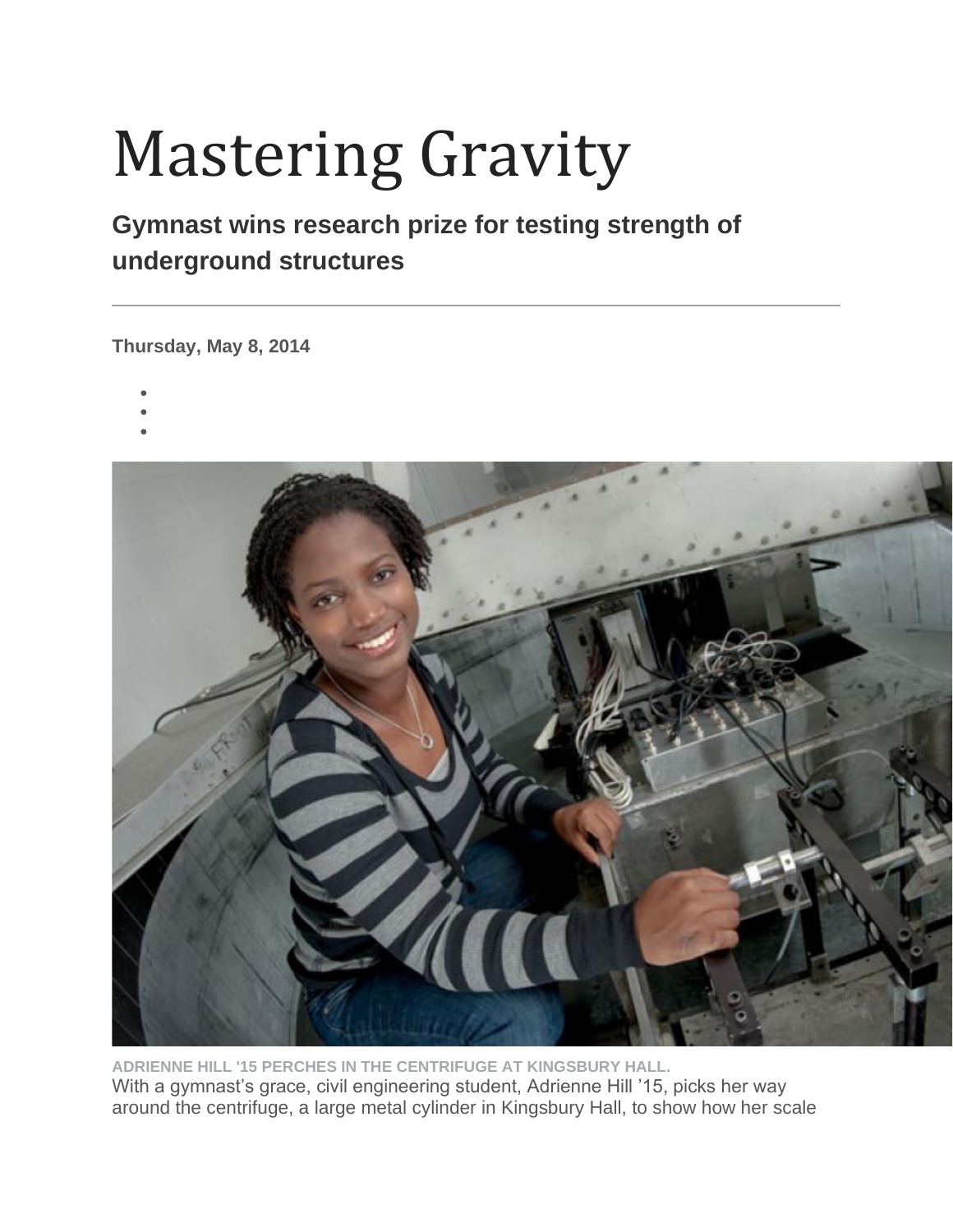model will fit into the mechanism. She explains how when the centrifuge whirls it will produce increased gravitational force to test her scale model.

The title of her research is "Experimental and Theoretical Evaluation of Internal Loads in Underground Retaining Structures." It's this kind of research and testing that can assure the safety of an underground garage or highway tunnel under a river.

First, Hill scales down the structure and makes a model of it. Then the model, which includes several struts or braces, is inserted into a container and surrounded with soil. For Hill's experiment, she uses what's known as Ottawa sand that has standardized properties.

Looking on, her faculty mentor, Assistant Professor Majid Ghayoomi, notes that the centrifuge also has what's known as a "shaker table" that will simulate earthquake conditions. "Any kind of earthquake you want," he says with a smile. It's his field of research and he explains how it can get even more complicated when the soil contains water. Then soil can actually liquefy and bubble. Thankfully, Hill's experiment is with dry sand and does not simulate earthquake conditions.



ADRIENNE HILL COMPETES ON THE BALANCE BEAM DURING THE EASTERN ATLANTIC GYMNASTICS LEAGUE CHAMPIONSHIP AT THE WHITTEMORE CENTER, MARCH 22, 2014.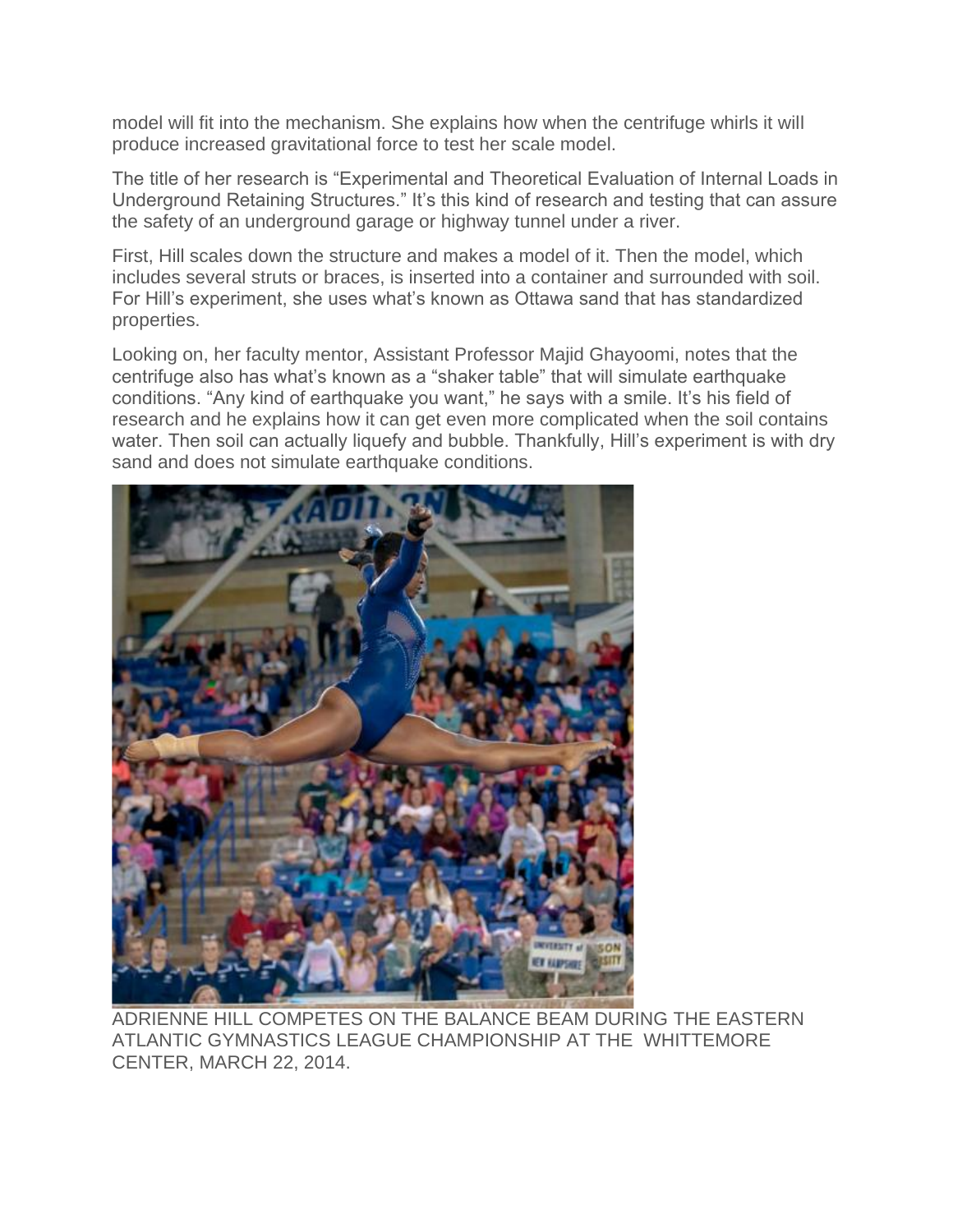When Hill tests her model, the centrifuge will whirl at 300 rpms, producing between 50 to 70Gs, aka gravitational force. Actually it's a measure of weight due to acceleration. Hill observes, "Astronauts generally lose consciousness at 9Gs, so this is pretty intense."

While this research seems valuable in general, Hill states that as the world's population grows and cities increase there will be a growing need for space. Consequently, sustainable underground structure design with better use of materials will become more critical.

Hill presented her research at this spring's Undergraduate Research Conference. With a PowerPoint presentation that included easy-to-understand graphics and, for the uninitiated, harder-to understand calculations, Hill gave her talk with poise and humor. Her work garnered her a First-Place Poster award at the Interdisciplinary Science and Engineering Symposium in the Civil-Infrastructure category.

How did she get interested in this field? "I've always liked science and math, even as a kid," says Hill. "And I like solving problems. I definitely love this field and especially underground structures – they're really going to be a big deal."

As a McNair Scholar, Hill has found that she likes research and plans to go on to graduate school to earn her master's degree in either geotechnical design or construction. This summer, she will go to New Zealand for an internship with the firm Brian Perry Civil. She will undoubtedly learn more about designing structures that can withstand earthquakes.

Hill is also a student-athlete, a member of the UNH's gymnastics team that won the 19th annual East Atlantic Gymnastics League Championship. It was the fifth highest score in the UNH gymnastic program's history.

Gail Goodspeed, head gymnastic coach, says about this year's team: "Team bonding and success go hand in hand. This team just really clicked from February on. We had great co-captains, Hannah Barile and Erin Machado, who are both seniors. The team had leadership in a lot of different places and Adrienne was certainly a part of that. She is really solid on vault and balance beam. She's a great role model as well – always ready to help other people and give back."

With a meet every weekend from January through to April, along with four to five practices a week, Hill, like all other student-athletes, has honed her time management skills. She says simply, "I like being busy. I get more done."

Chatting with her in the Memorial Union Building (MUB) in front of the Office of Multicultural Student Affairs (OMSA), several students stop by to say hi to Hill before slipping into the office's suite. For her, and many students of color, OMSA is a great place to hang out. Hill often does her homework in the MUB, grabs a meal, and then takes a break to socialize in OMSA.

But Hill is never still for long, and soon she is striding out onto campus, computer and presentation in hand, off to her next class.